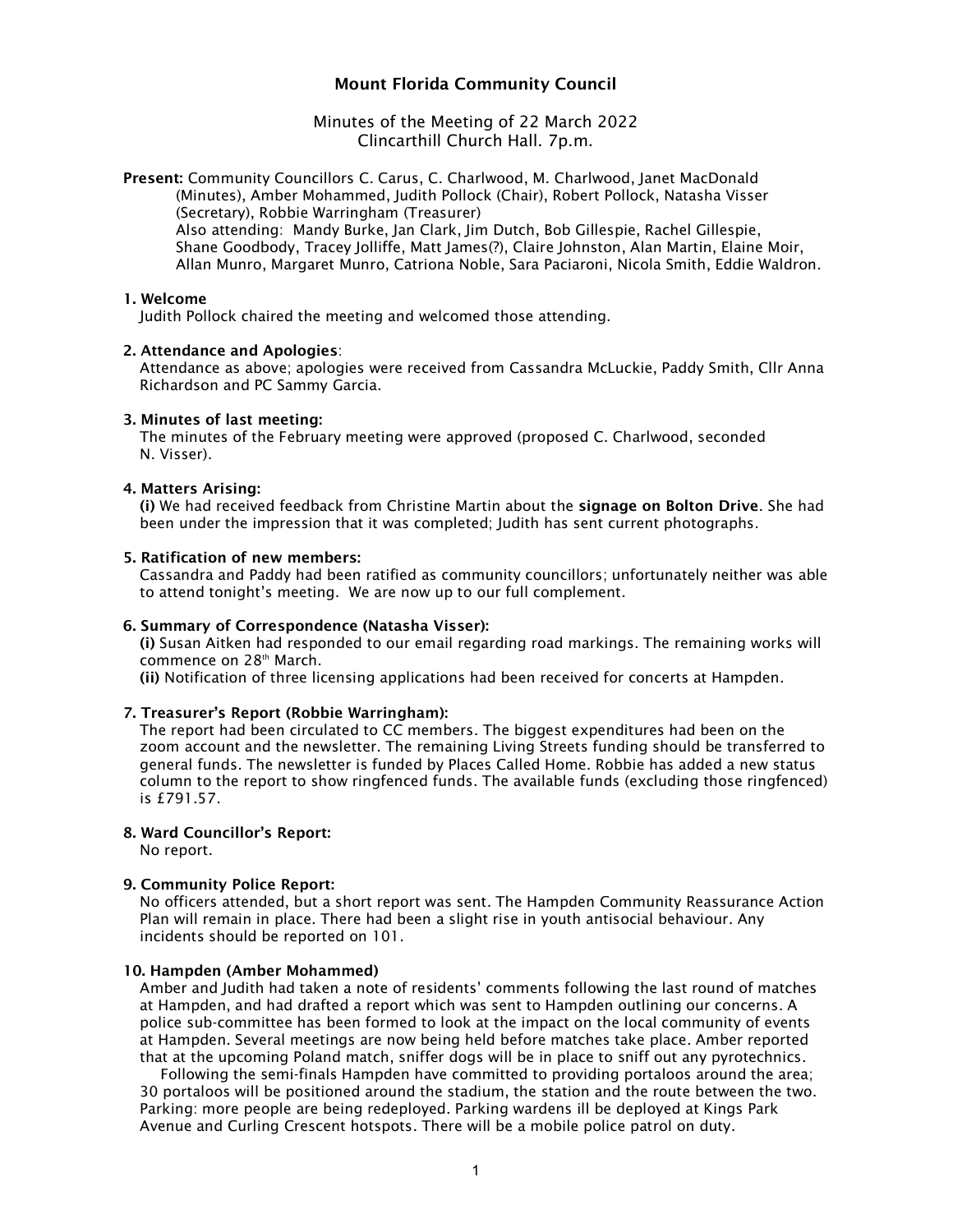Litter: it has been discovered that only one set of litter pickers is sent out per week, so that if they have been in the area the day before the match, they will not return until the following week. They have now been sent the events list so that clean-ups can be scheduled following the matches and other events. We have been assured that more red bins will be put out on match days. Clubs will also try to get the message out to their fans to respect the local area.

It is hoped that police officer numbers will be up to normal by Thursday night. Another meeting will take place before the semi-finals in April.

Several points were raised, including fans urinating in the library garden on their way to matches, and buses sitting with engines running during matches. These issues have been recognised. Residents aware of any instances of law breaking or antisocial behaviour are urged to make a report via 101 or the online form, as all incidents will be logged and if it is deemed necessary, further resources may be deployed.

### 11. Queens Park in the Community:

Charlie Bennett had been invited to attend but had not shown up.

12. Mount Florida Community Trust regarding proposals to develop the former Bowling Club: Nicola Smith presented a brief picture of the Trust's history and plans for development of the former bowling club site as a community asset. The Trust has consulted widely and has shown a community desire for a local green space. The Trust's aim is to keep trying to do what the community wants. A community right-to-buy petition would need the signatures of at least 10% of the local community. The Scottish Land Fund would allow for a feasibility study, support the purchase of the land and building at current value, and also contribute towards necessary renovations. The Trust could apply for a right to buy if the current owner (Noah) is willing to sell, which at the moment is doubtful. The Trust is happy to receive more members or others willing to help with the petition etc., and is also looking for another director.

#### 13. Noah Developments regarding proposals to develop the former Bowling Club:

Paul Winacour of Noah attended, along with Alex Orr of Orbit Communications. Mr Winacour said that following the rejection of Noah's first planning application, they had drafted a new plan with considerable changes to the architectural plans, and had held a community consultation event on  $24<sup>th</sup>$  February. Comments and questions from this event will be published on their website. They are seeking information from the community on how the community facility part of the site should be developed. He said that they had taken on board that local people wanted the clubhouse to be retained, and that they have secured the building, and that it is insured and is being monitored regularly. It had been noted by neighbours of the clubhouse that there has been some vandalism to the roof. Mr Winacour believed that Noah's plans for the site satisfy open space standards. Noah will put up £250,000 towards refurbishing/redeveloping the clubhouse and would lease it to a community group; the terms of the lease would have to be decided. He made it clear that Noah intends to hold on to the site and will not sell to the local community. Noah is a commercial enterprise and so making a profit from the site is their main motivation. Asked what they would do if the local community rejects their plan and wishes to retain the whole site as a community green space, he said he did not believe that the majority of the local community would want this, but it is not clear what this response is based on; the comments from those attending their consultation event did not seem to indicate that many people were in favour of their proposals.

#### 12. AOCB:

(i) Judith had attended a Scottish government meeting about participation requests. She and Amber will meet Malcolm Cowie on Wednesday to discuss further.

(ii) An action plan is needed for Bolton Drive and the Triangle; this will be done through GOMoFlo.

(iii) Letherby Triangle: Judith and Amber had met Derek Dunsire and Alex Robb from the GCC Liveable Neighbourhoods team and he was impressed with the potential to improve things in Mount Florida. Both are keen to support the Triangle plans.

(iv) The latest newsletter has been delivered.

(v) The lease of Cathkin Park had gone through a system that did not involve any consultation. Judith had written to our ward councillors. The lease holders did not engage the local community. Nicola had also contacted all the councillors on the decision-making committee about this issue, and had received replies from Tanya Wisely and Jon Molyneux which she will forward.